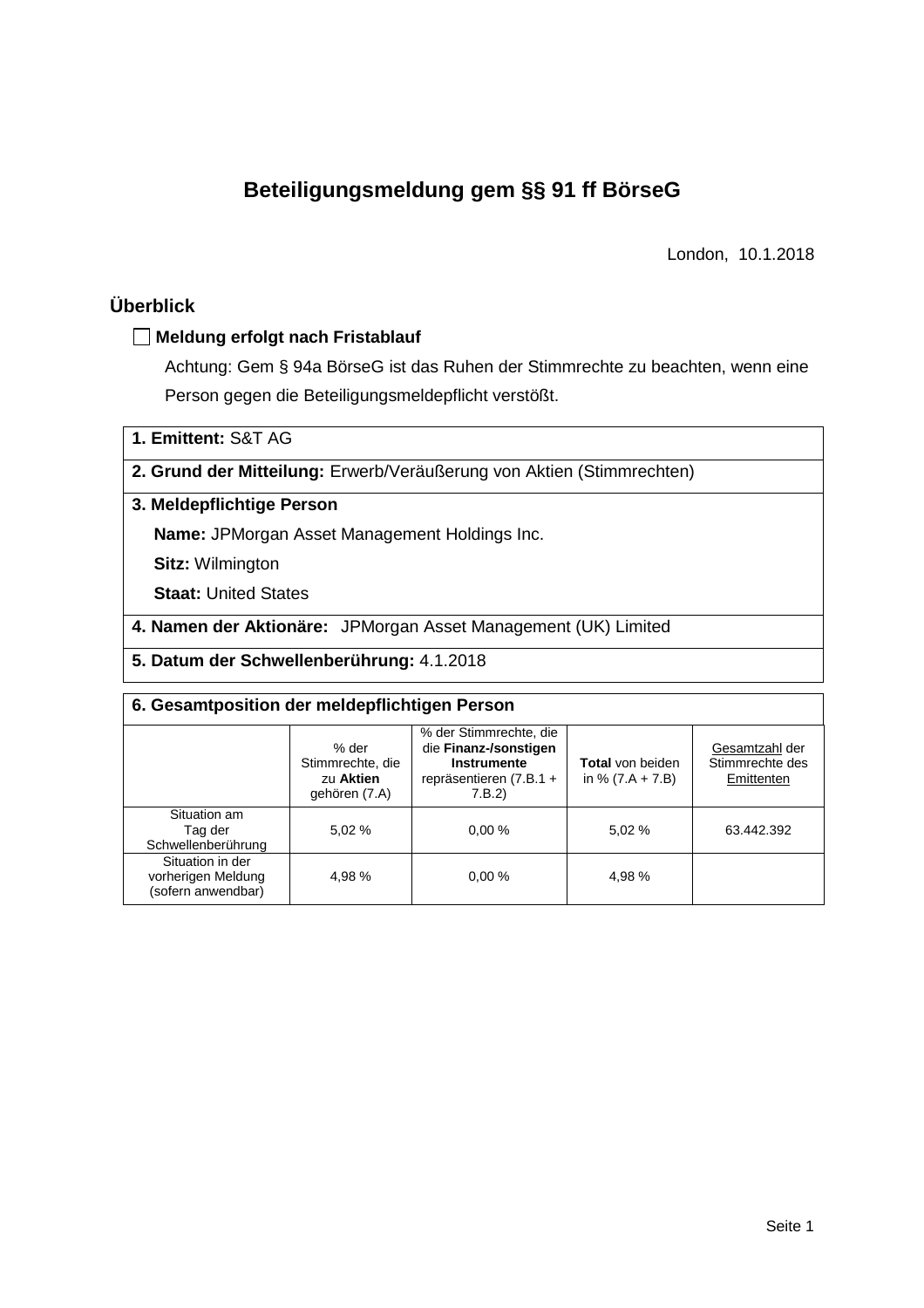# **Details**

# **7. Details über die gehaltenen Instrumente am Tag der Berührung der Schwelle:**

| A: Stimmrechte, die zu Aktien gehören |                               |                                 |                                  |                                 |  |  |  |
|---------------------------------------|-------------------------------|---------------------------------|----------------------------------|---------------------------------|--|--|--|
|                                       |                               | Anzahl der Stimmrechte          | % der Stimmrechte                |                                 |  |  |  |
| <b>ISIN der Aktien</b>                | Direkt<br>$(S 91 B$ örse $G)$ | Indirekt<br>$(S 92 B$ örse $G)$ | Direkt<br>$(S 91 B\ddot{o}rseG)$ | Indirekt<br>$(S 92 B$ örse $G)$ |  |  |  |
| AT0000A0E9W5                          |                               | 3.184.915                       |                                  | 5,02 %                          |  |  |  |
| <b>SUBTOTAL A</b>                     | 3.184.915<br>5.02 %           |                                 |                                  |                                 |  |  |  |

| B 1: Finanzinstrumente / Sonstige Instrumente gem § 91a Abs 1 Z 1 BörseG |                                                                                                                |                     |  |  |  |  |
|--------------------------------------------------------------------------|----------------------------------------------------------------------------------------------------------------|---------------------|--|--|--|--|
| Art des Instruments                                                      | Anzahl der Stimmrechte<br>die erworben werden<br>% der Stimmrechte<br>Verfalldatum<br>Ausübungsfrist<br>können |                     |  |  |  |  |
|                                                                          |                                                                                                                |                     |  |  |  |  |
|                                                                          |                                                                                                                | <b>SUBTOTAL B.1</b> |  |  |  |  |

| B 2: Finanzinstrumente / Sonstige Instrumente gem § 91a Abs 1 Z 3 BörseG |                                                                                                                           |  |                     |  |  |  |  |
|--------------------------------------------------------------------------|---------------------------------------------------------------------------------------------------------------------------|--|---------------------|--|--|--|--|
| Art des<br>Instruments                                                   | Physisches oder<br>% der<br>Anzahl der<br>Ausübungsfrist<br>Verfalldatum<br>Cash Settlement<br>Stimmrechte<br>Stimmrechte |  |                     |  |  |  |  |
|                                                                          |                                                                                                                           |  |                     |  |  |  |  |
|                                                                          |                                                                                                                           |  | <b>SUBTOTAL B.2</b> |  |  |  |  |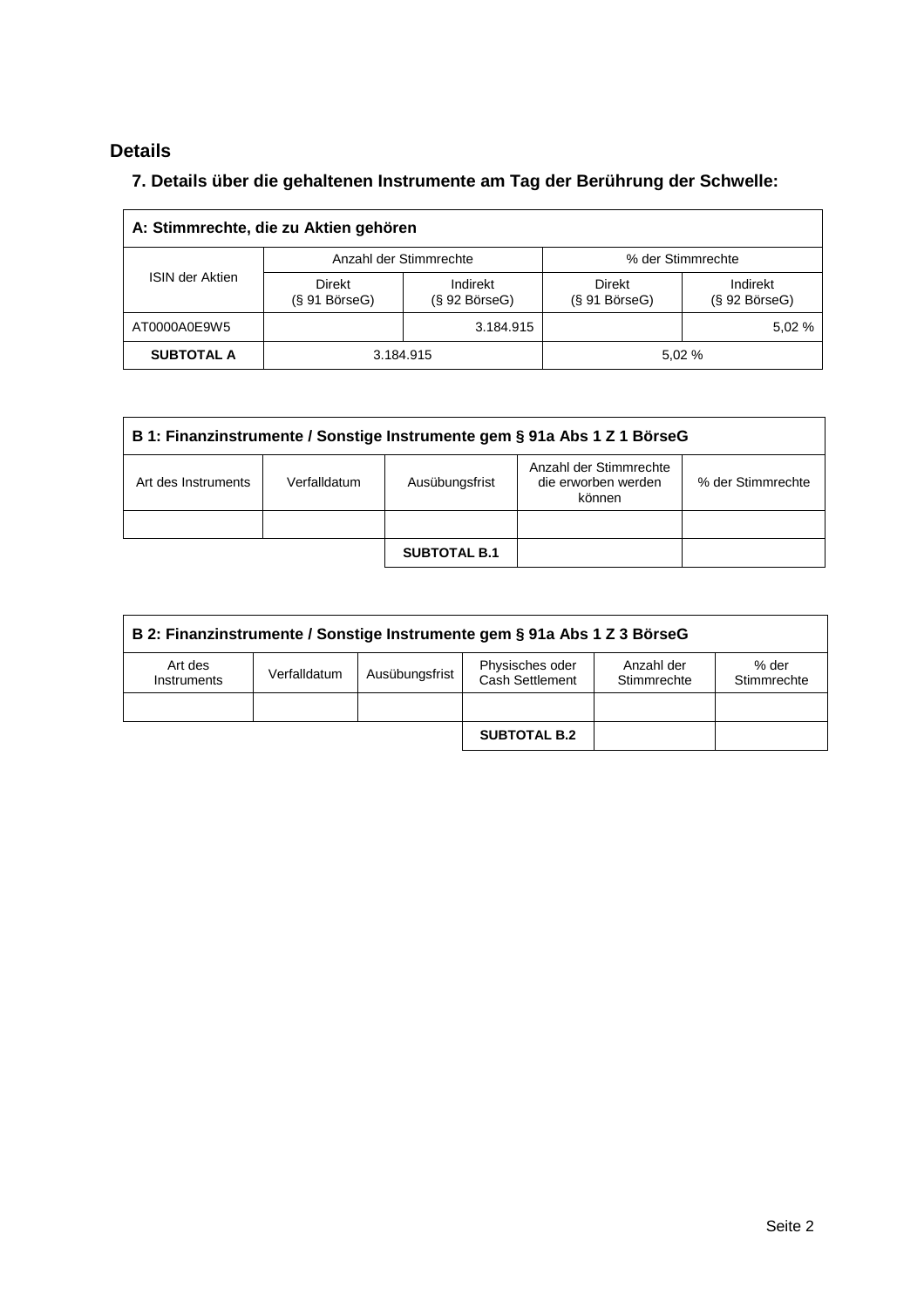## **8. Information in Bezug auf die meldepflichtige Person:**

 Die meldepflichtige Person (Punkt 3) wird nicht von einer natürlichen/juristischen Person kontrolliert und kontrolliert auch keine andere Person, die direkt oder indirekt Instrumente am Emittenten hält.

 $\boxtimes$  Volle Kette der kontrollierten Unternehmen, über die die Stimmrechte und/oder Finanz-/sonstigen Instrumente gehalten werden, beginnend mit der obersten kontrollierenden natürlichen oder juristischen Person:

| Ziffer | <b>Name</b>                                              | Direkt kontrolliert<br>durch Ziffer | Direkt gehaltene<br>Stimmrechte in<br>Aktien (%) | Direkt gehaltene<br>Finanz-<br>/sonstige<br>Instrumente (%) | <b>Total</b> von<br>beiden (%) |
|--------|----------------------------------------------------------|-------------------------------------|--------------------------------------------------|-------------------------------------------------------------|--------------------------------|
|        | JPMorgan Asset<br>Management<br>Holdings Inc.            |                                     |                                                  |                                                             |                                |
| 2      | JPMorgan Asset<br>Management<br>International<br>Limited |                                     |                                                  |                                                             |                                |
| 3      | JPMorgan Asset<br>Management<br>Holdings (UK)<br>Limited | $\overline{2}$                      |                                                  |                                                             |                                |
| 4      | JPMorgan Asset<br>Management<br>(UK) Limited             | 3                                   | 5,02 %                                           |                                                             | 5,02 %                         |
|        |                                                          |                                     |                                                  |                                                             |                                |

## **9. Im Falle von Stimmrechtsvollmacht**

Datum der Hauptversammlung: -

Stimmrechtsanteil nach der Hauptversammlung: - entspricht - Stimmrechten

#### **10. Sonstige Kommentare:**

-

London am 10.1.2018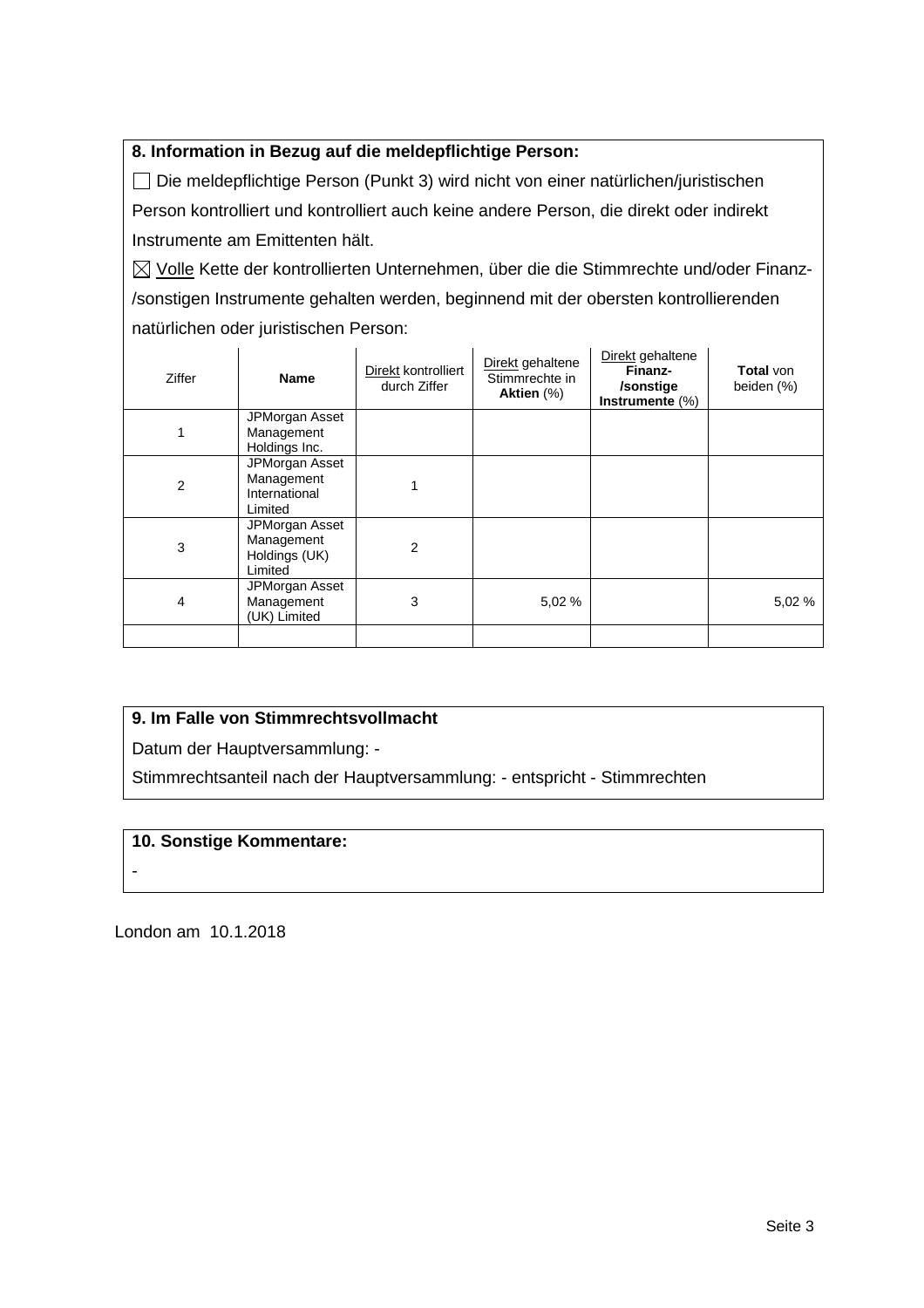# **Major holdings notification pursuant to Sec. 91 to 92 BörseG**

London, 10.1.2018

### **Overview**

#### **Notification made after deadline**

Caution: In case of violations of major holdings notification rules, please pay attention to Section 94a BörseG (Suspension of voting rights)

#### **1. Issuer:** S&T AG

**2. Reason for the notification:** Acquisition or disposal of voting rights

#### **3. Person subject to notification obligation**

**Name:** JPMorgan Asset Management Holdings Inc.

**City:** Wilmington

**Country:** United States

**4. Name of shareholder(s):** JPMorgan Asset Management (UK) Limited

## **5. Date on which the threshold was crossed or reached:** 4.1.2018

#### **6. Total positions**

|                                                                                | % of voting rights<br>attached to<br>shares $(7.A)$ | % of voting rights<br>through<br>financial/other<br>instruments $(7.B.1 +$<br>7.B.2 | <b>Total</b> of both in %<br>$(7.A + 7.B)$ | Total number of<br>voting rights of<br>issuer |
|--------------------------------------------------------------------------------|-----------------------------------------------------|-------------------------------------------------------------------------------------|--------------------------------------------|-----------------------------------------------|
| Resulting situation on the<br>date on which threshold<br>was crossed / reached | 5.02%                                               | 0.00%                                                                               | 5,02 %                                     | 63.442.392                                    |
| Position of previous<br>notification (if applicable)                           | 4.98 %                                              | 0.00%                                                                               | 4,98%                                      |                                               |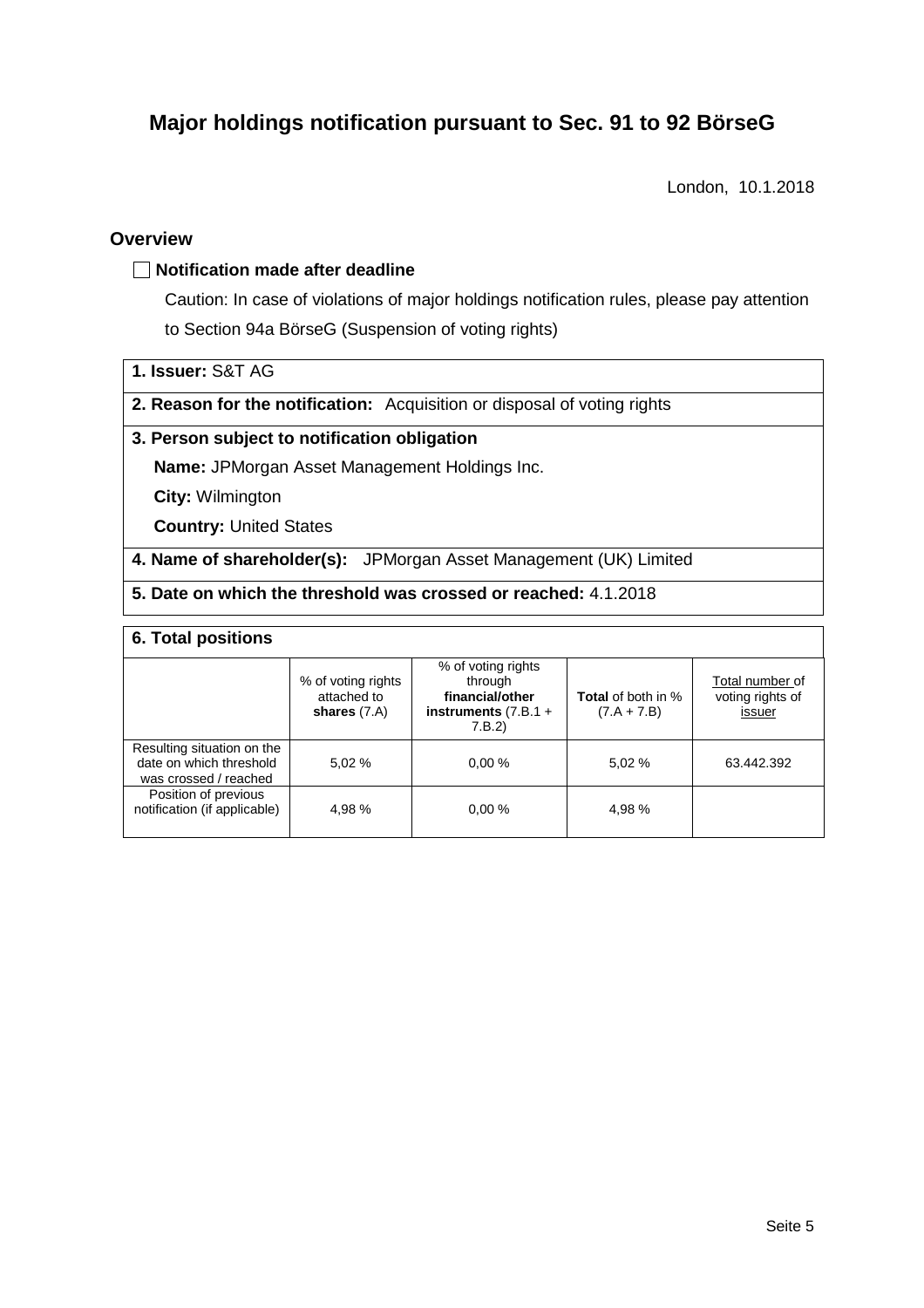# **Details**

# **7. Notified details of the resulting situation:**

| A: Voting rights attached to shares |                                  |                                               |                           |                             |  |  |  |
|-------------------------------------|----------------------------------|-----------------------------------------------|---------------------------|-----------------------------|--|--|--|
| <b>ISIN Code</b>                    |                                  | Number of voting rights<br>% of voting rights |                           |                             |  |  |  |
|                                     | <b>Direct</b><br>(Sec 91 BörseG) | Indirect<br>(Sec 92 BörseG)                   | Direct<br>(Sec 91 BörseG) | Indirect<br>(Sec 92 BörseG) |  |  |  |
| AT0000A0E9W5                        |                                  | 3.184.915                                     |                           | 5,02 %                      |  |  |  |
| <b>SUBTOTAL A</b>                   |                                  | 3.184.915                                     |                           | 5.02%                       |  |  |  |

| B 1: Financial / Other Instruments pursuant to Sec. 91a para. 1 No. 1 BörseG |                        |                     |                                                                                      |                    |  |  |
|------------------------------------------------------------------------------|------------------------|---------------------|--------------------------------------------------------------------------------------|--------------------|--|--|
| Type of instrument                                                           | <b>Expiration Date</b> | Exercise Period     | Number of voting<br>rights that may be<br>acquired if the<br>instrument is exercised | % of voting rights |  |  |
|                                                                              |                        |                     |                                                                                      |                    |  |  |
|                                                                              |                        | <b>SUBTOTAL B.1</b> |                                                                                      |                    |  |  |

| B 2: Financial / Other Instruments pursuant to Sec. 91a para. 1 No. 3 BörseG |                    |                    |                               |                            |                       |  |  |
|------------------------------------------------------------------------------|--------------------|--------------------|-------------------------------|----------------------------|-----------------------|--|--|
| Type of instrument                                                           | Expiration<br>Date | Exercise<br>Period | Physical /<br>Cash Settlement | Number of<br>voting rights | % of voting<br>rights |  |  |
|                                                                              |                    |                    |                               |                            |                       |  |  |
|                                                                              |                    |                    | <b>SUBTOTAL B.2</b>           |                            |                       |  |  |